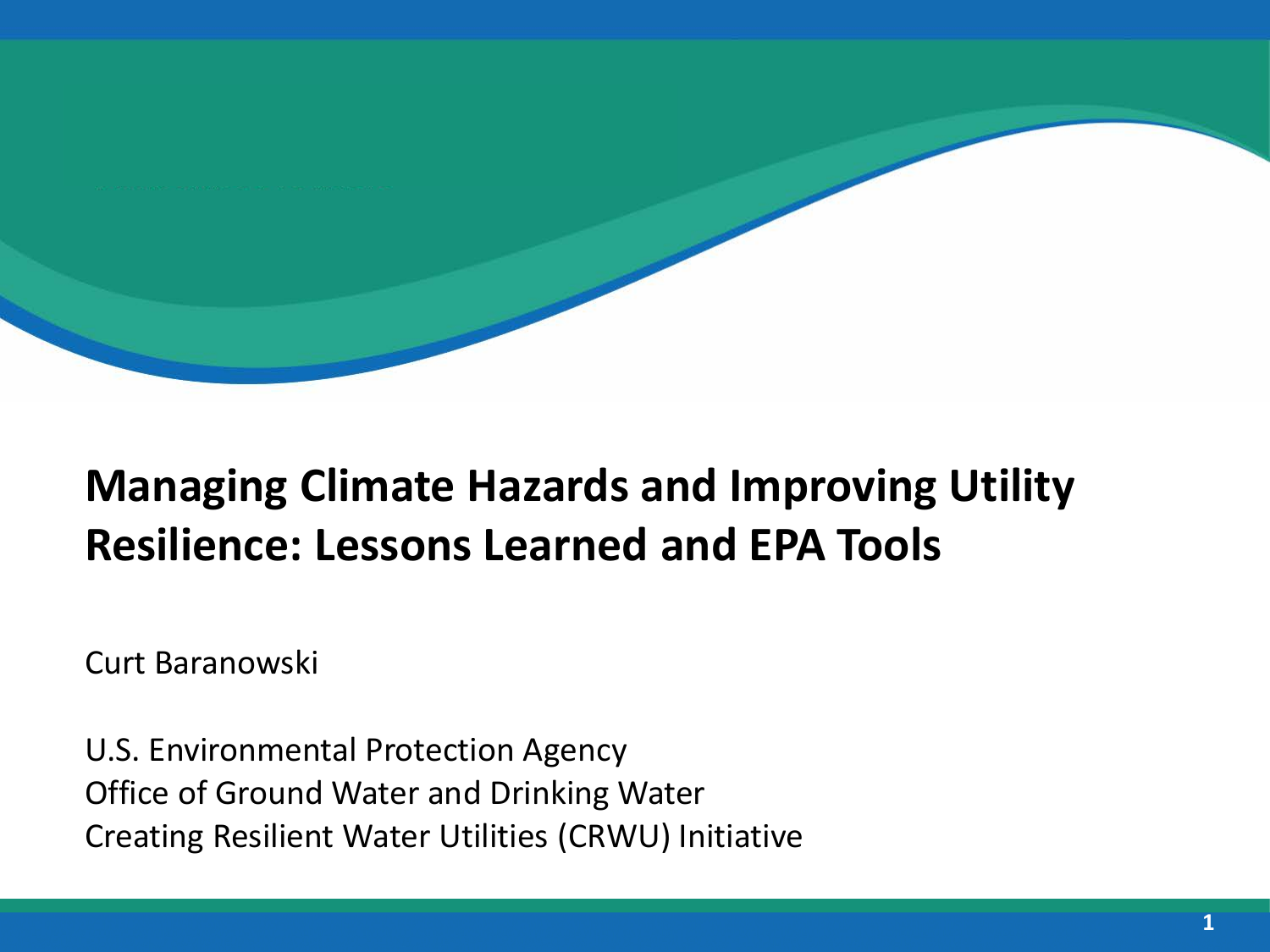### **Speakers**

- Presentations from:
	- **Michael Ruppel,** South Monmouth Regional Sewerage Authority and **Rina Dalal**, T&M Associates
	- **Andy Kricun**, Camden County Municipal Utilities Authority
- Brief Q&A with each panelist
- Discussion with all presenters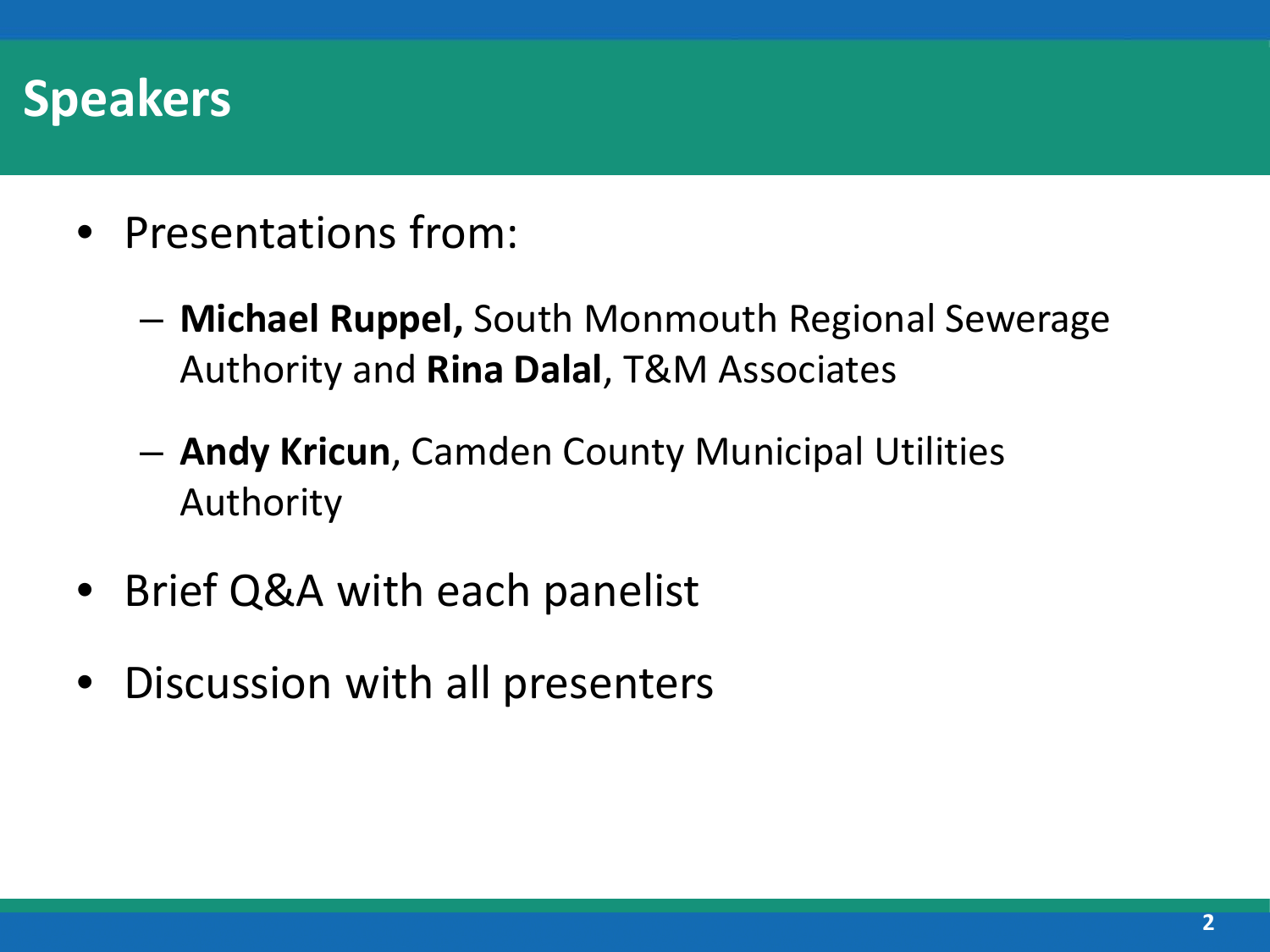## **Resilience Building Process**

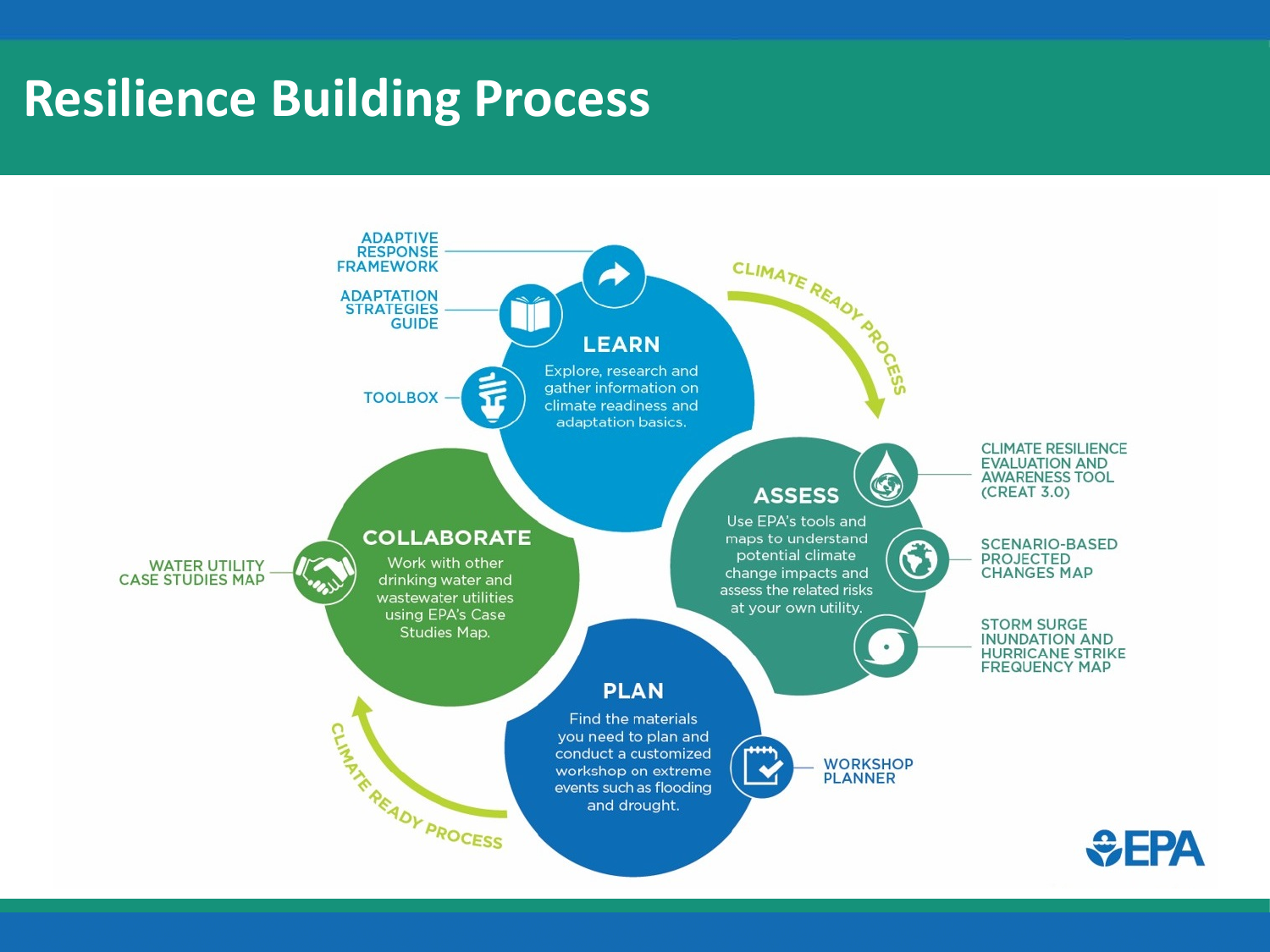### **CREAT Overview**

- Web-based tool for conducting **risk assessment** of potential impacts at your utility
- Multiple scenarios provided to help **capture uncertainty**
- Assessments will help inform **planning**
- Results from CREAT help utilities compare **risk reduction and implementation costs**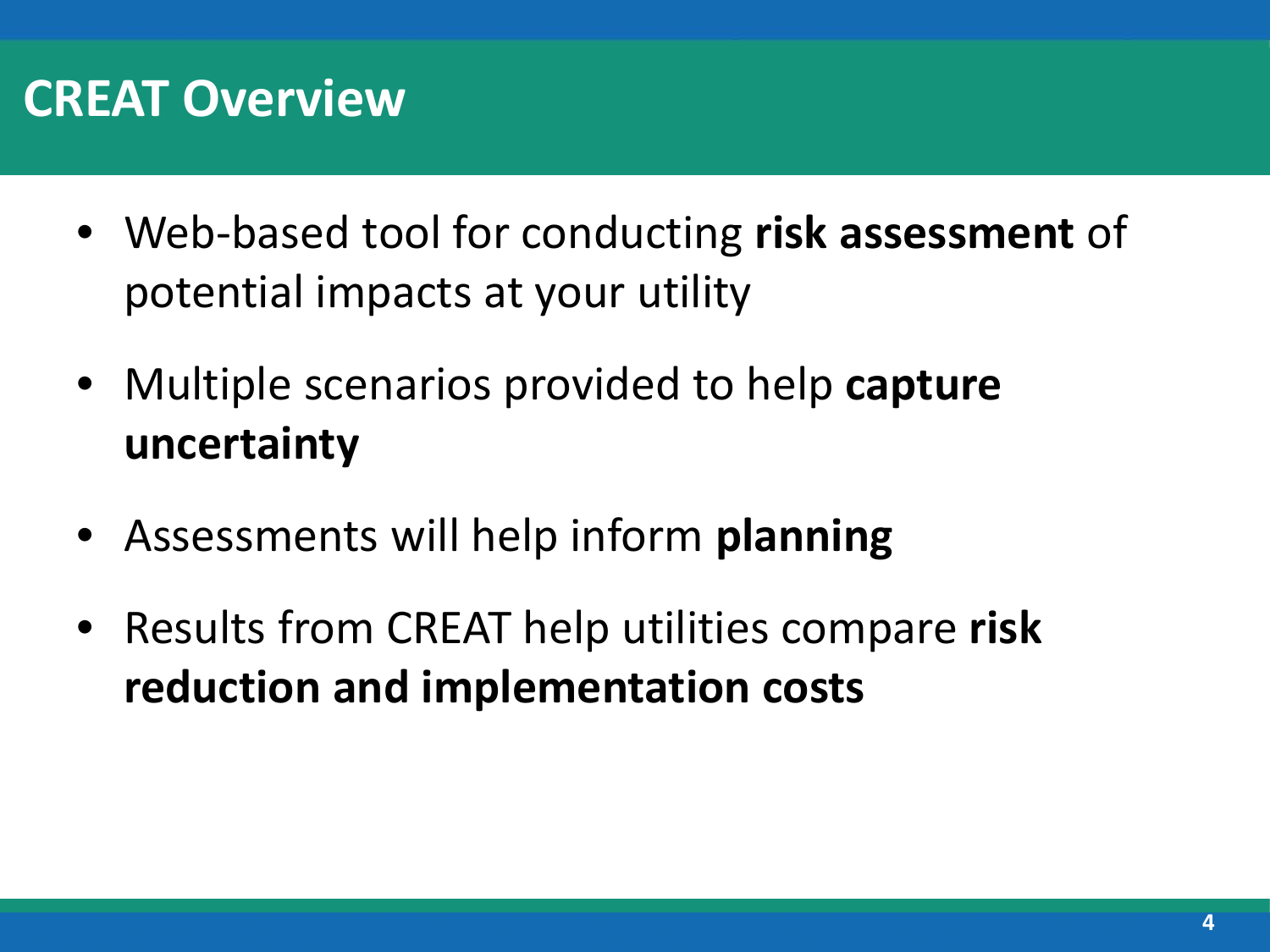## **CREAT – Getting Started & Scenarios to Consider**



#### **CLIMATE AWARENESS**

Provide basic utility information Increase awareness of climate impacts



#### **SCENARIO DEVELOPMENT**

Understand utility risk

Design scenarios of threats based on climate data

- Which utility **type and size** best describes your system?
- Which **current concerns** are important to your system?

- Which **threats**, related to current and future concerns, should be assessed first?
- Would a specific set of **climate conditions**  be critical to defining these threats?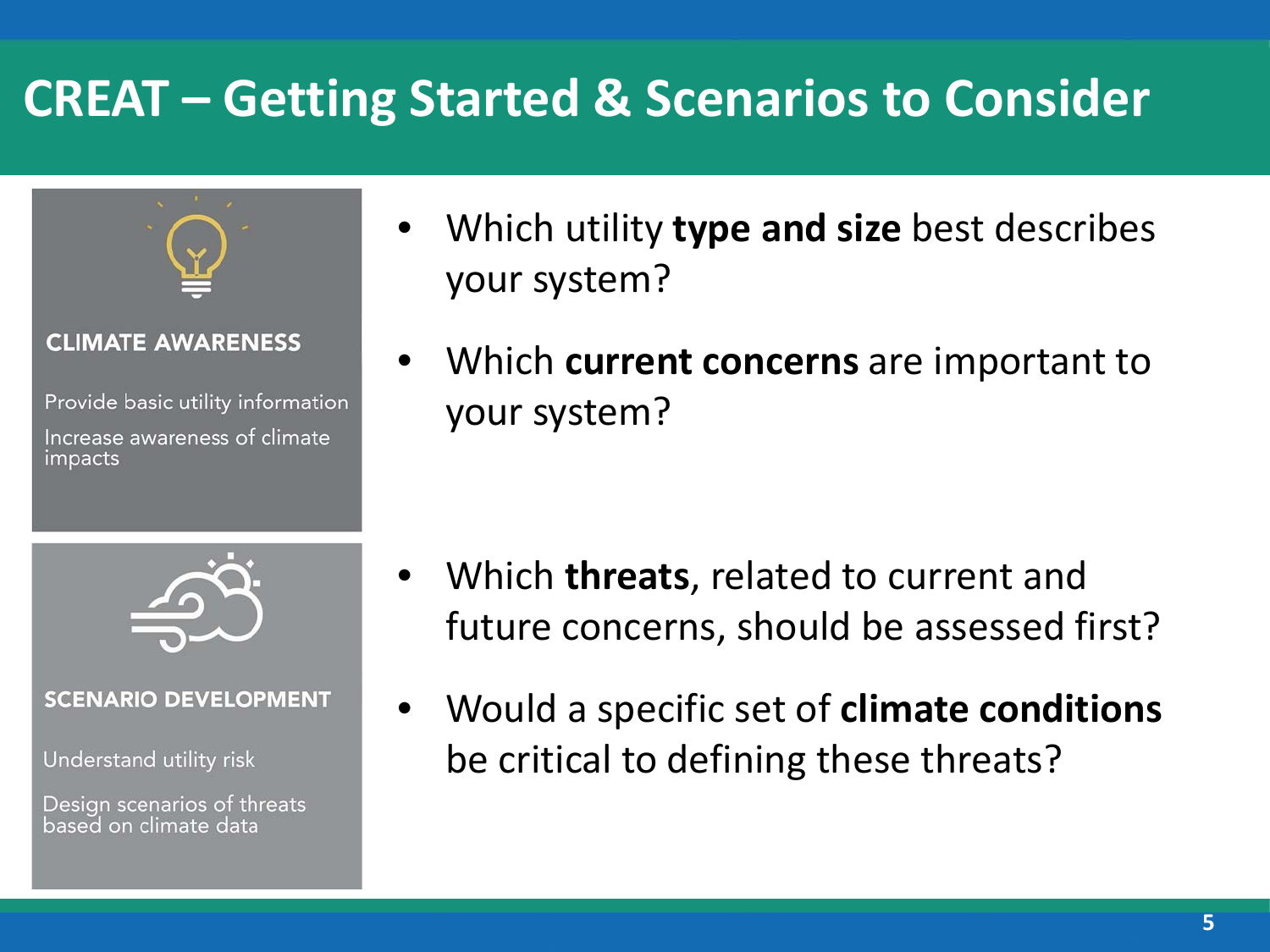## **CREAT – Critical Assets & Plans to Protect Them**



#### **ADAPTATION PLANNING**

Inventory current actions that provide resilience

Design adaptation plans

- Which types of **consequences** represent the value of assets to your utility and community?
- Which **assets** are both critical and vulnerable to threats being assessed?

- Are there **current measures** already in place to provide resilience to threats?
- What **adaptation plans** could be implemented to increase resilience?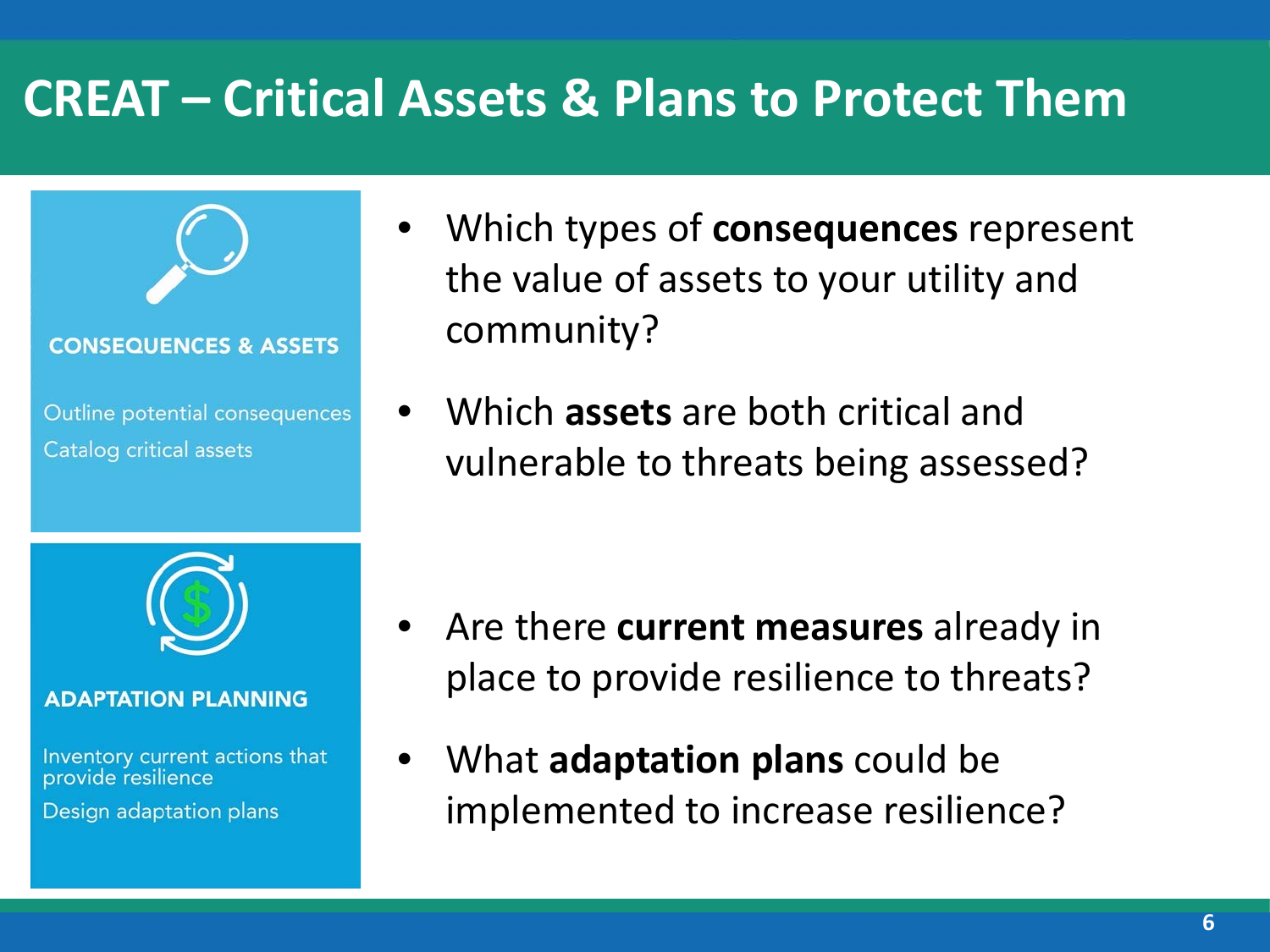### **CREAT Process**

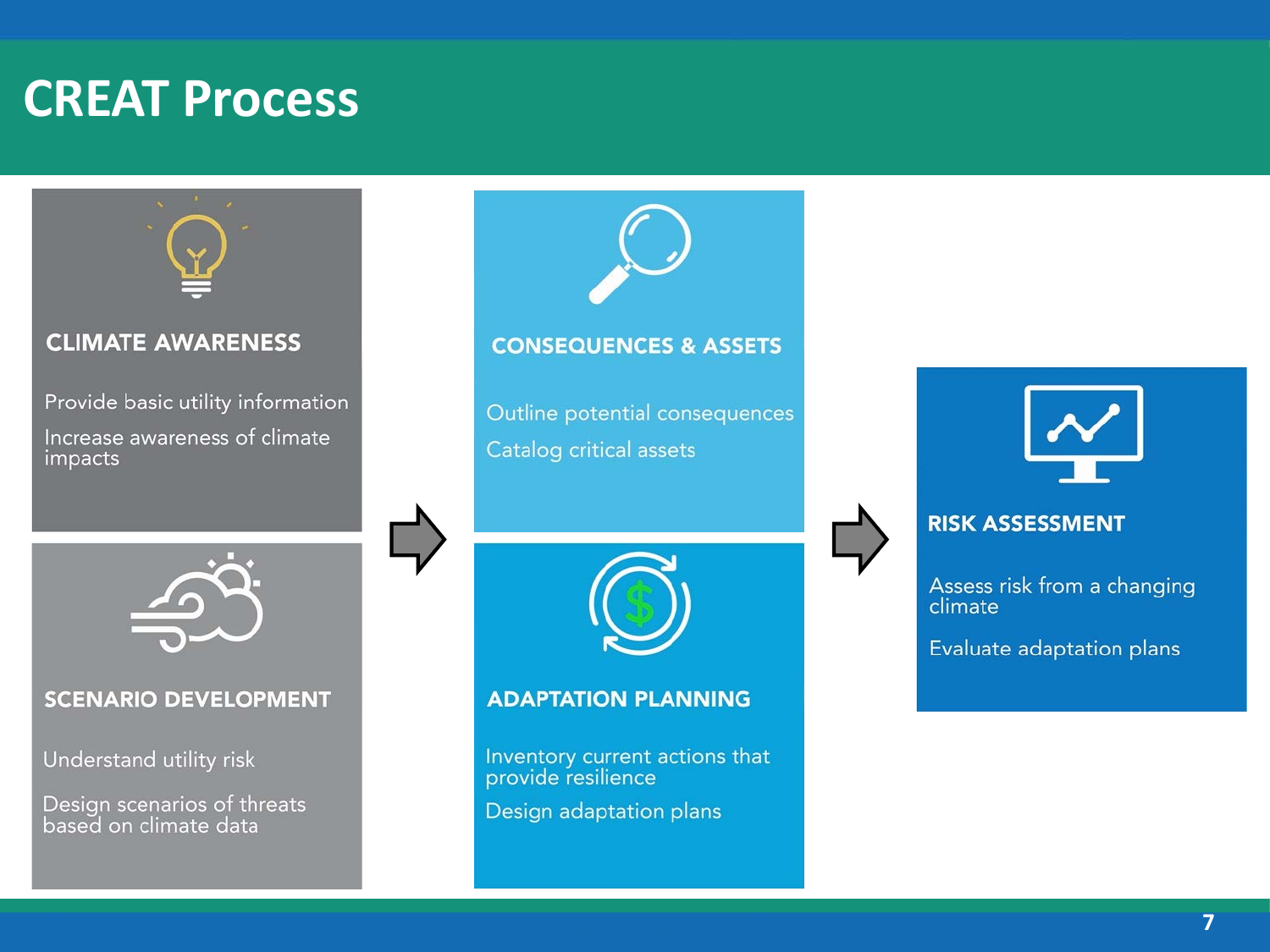## **Applications of CREAT**

- Opportunity to inform communications with decision-makers, customers, and funders on potential risks and response options
- Process supports evaluation and prioritization of current plans or more prospective options for building resilience
- Results can be integrated to build out plans based on common climate scenarios and economic assumptions
	- Multiple consequence categories for a single system
	- Multiple systems or sectors serving a single community/municipality
	- Multiple communities with shared watershed/resources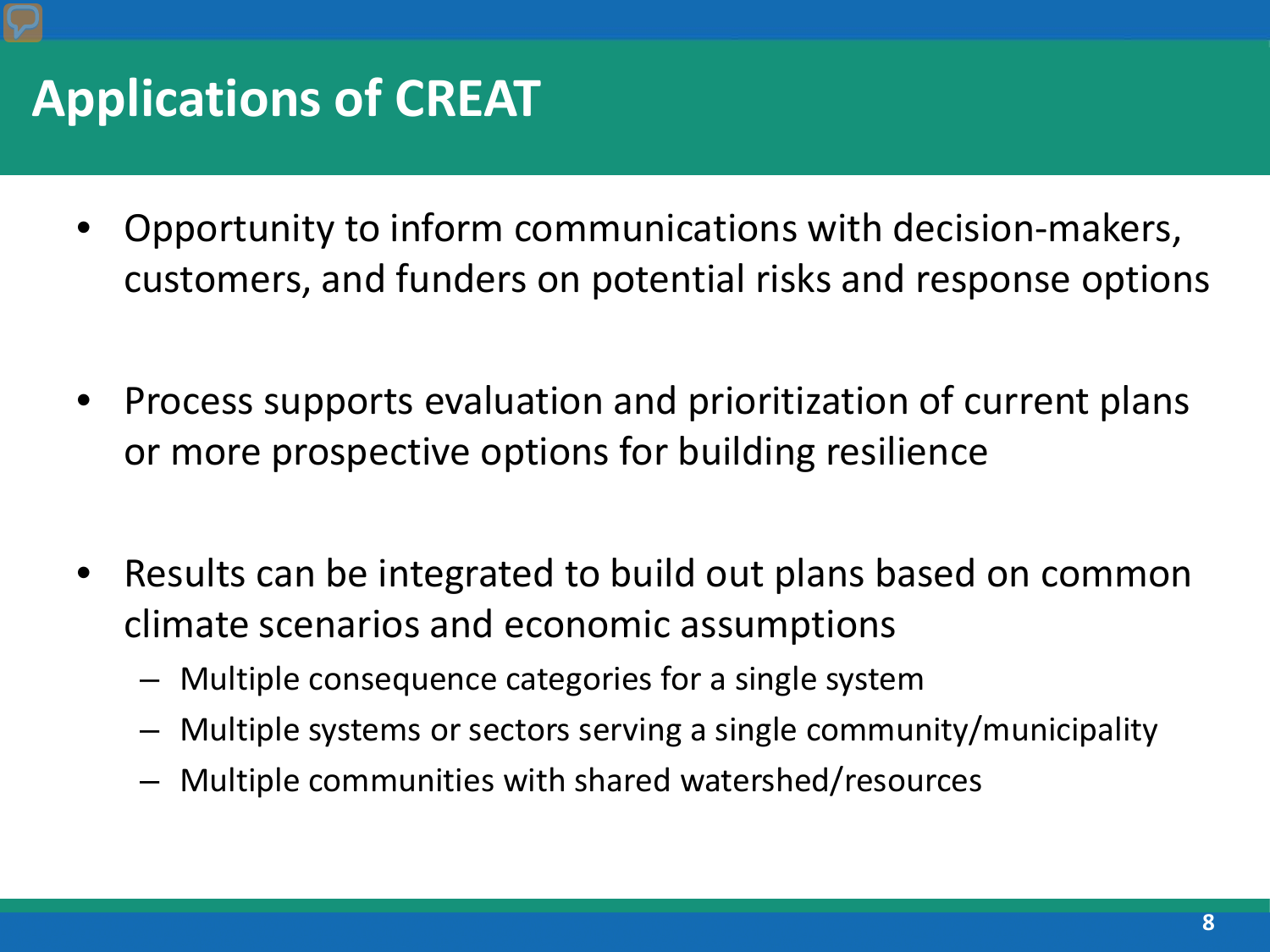### **Water Utility Climate Resilience Support Projects**

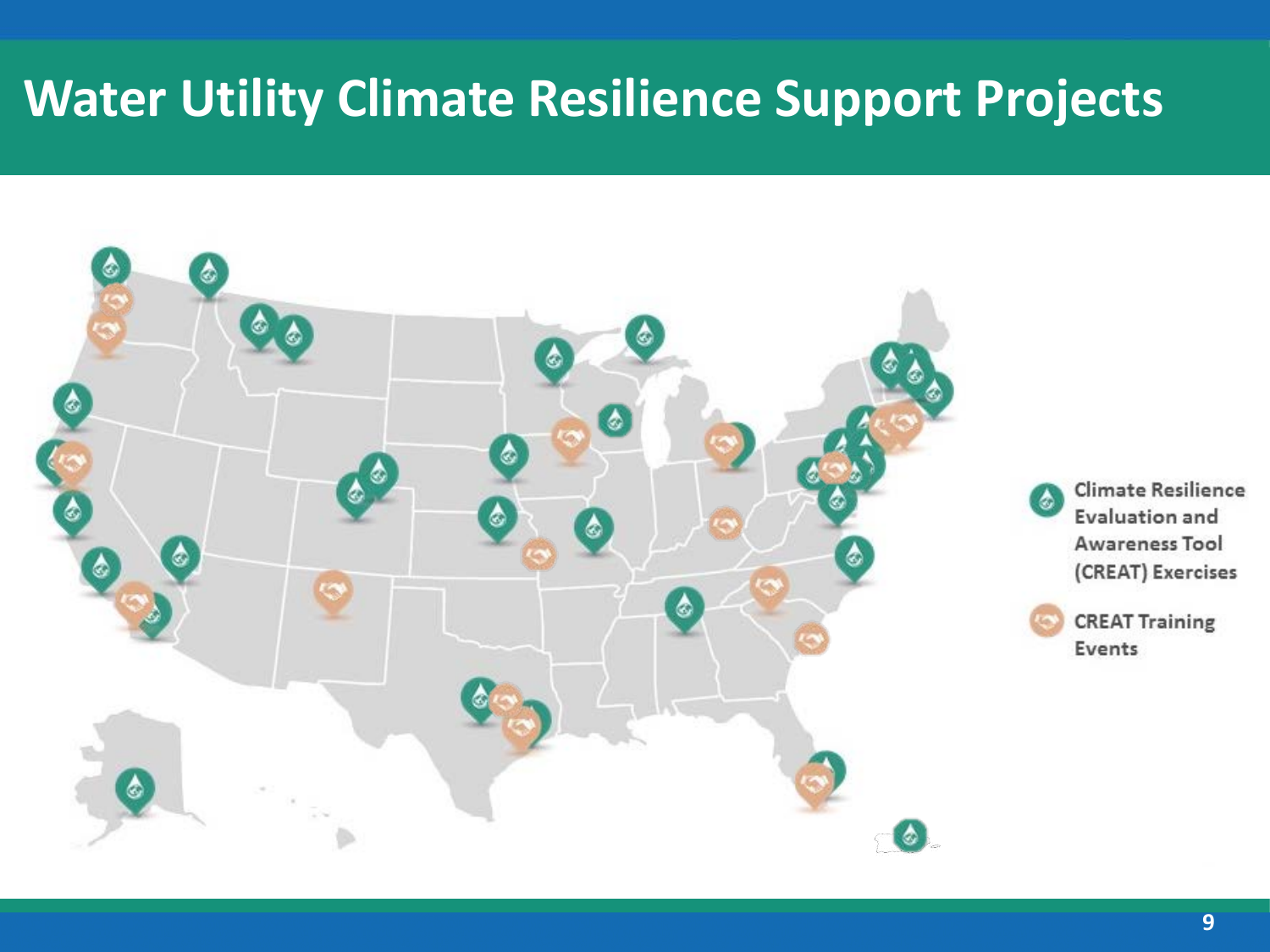### **Panelists**

- **Michael Ruppel, Executive Director**
	- South Monmouth Regional Sewerage Authority
		- Belmar, NJ
	- **Rina Dalal**, T&M Associates

- **Andy Kricun, Executive Director**
	- Camden County Municipal Utilities Authority
		- Camden, NJ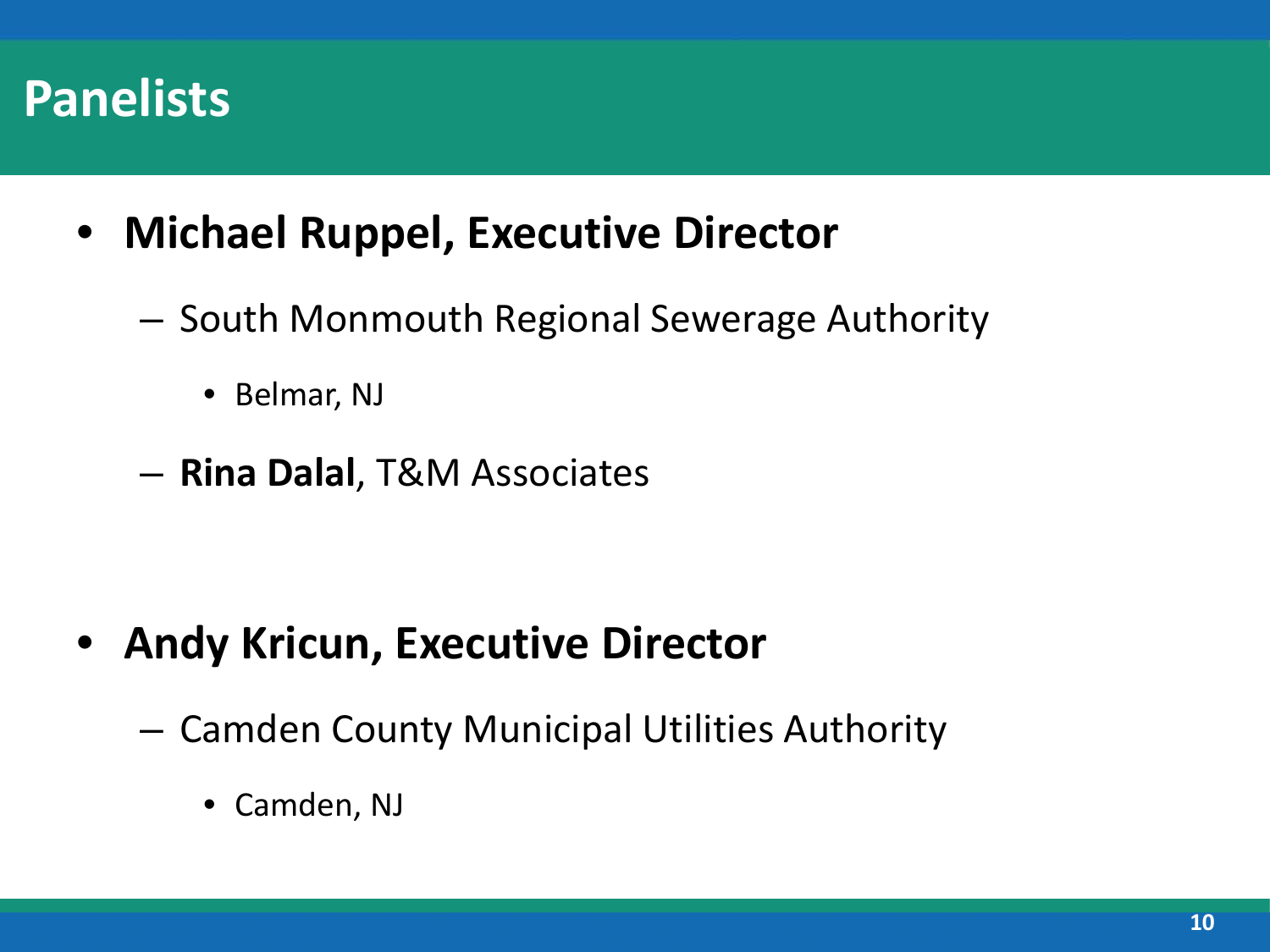## **Adaptation Case Study and Information Exchange**

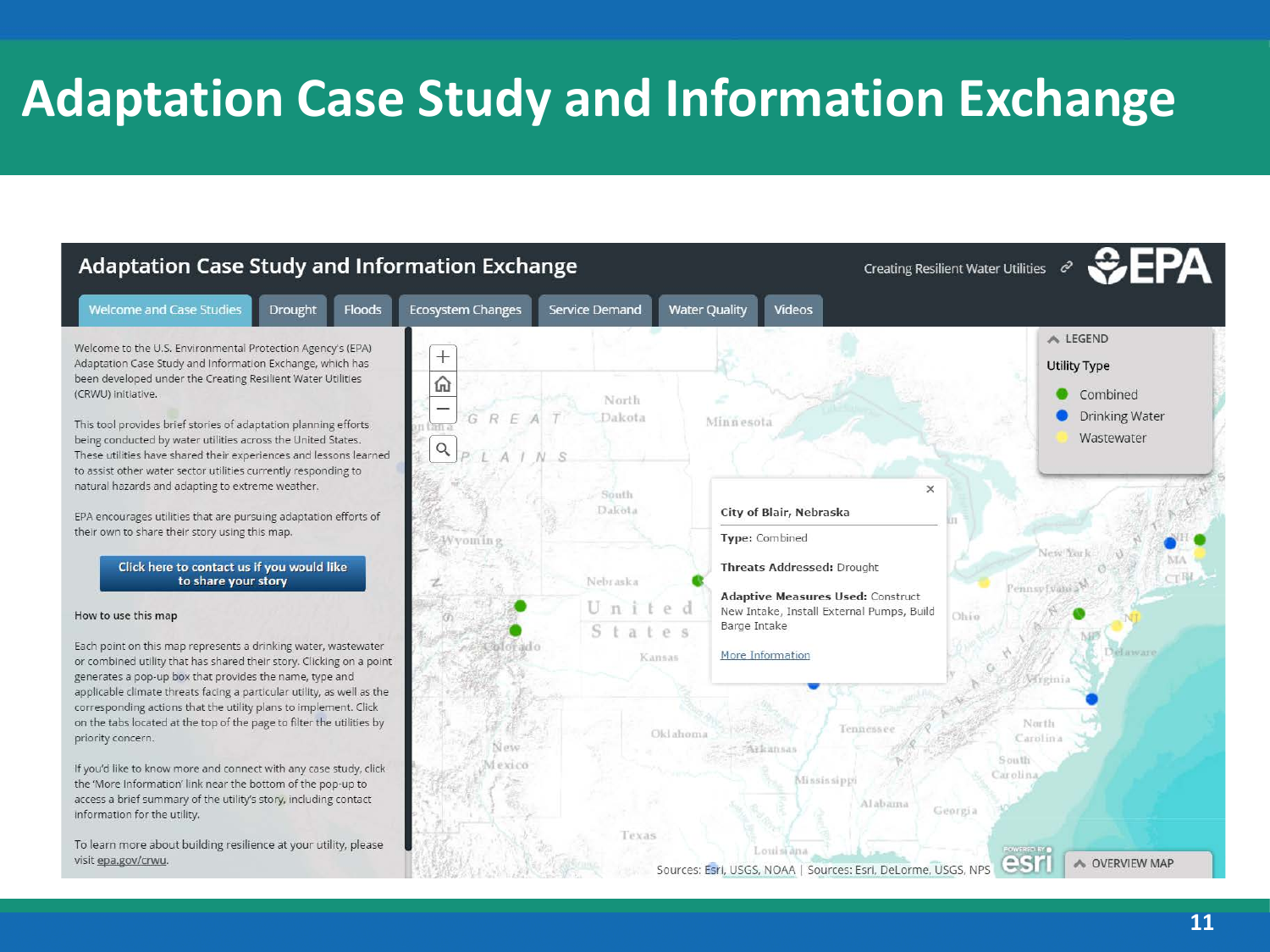### **Adaptation Case Study and Information Exchange**

#### **Case Study: Water and Wastewater Utilities Planning for Climate Change**

#### $E$ FPA

#### **CITY OF HOUSTON, TEXAS**

#### **Background**

The city of Houston's Public Works and Engineering Department provides drinl Houston area. Historically, the city of Houston's drinking water has been source water. However, due to local subsidence from groundwater extraction, surface Lake Houston and Lake Conroe - now provide 80 percent of the area's water s

The city of Houston owns a significant volume of surface water rights in the Sa Although the city may not be immediately threatened by water scarcity, the city appropriately and anticipating potential changes in water demand and availabil

#### **Climate Threats**

The city of Houston has evaluated the potential impacts of a multi-year drough 1950s, as well as a long-term version of the 2011 drought. The impacts of thes include:

- . Impacts to treatment infrastructure from lowered lake levels.
- Increased stress on groundwater sources.
- Increased demand on the city's raw water system, which could be coupled during hot and dry weather as seen during the 2011 drought. During this di caused system-wide water main breaks that were nearly ten times normal

**Planning Process** 

**Case Study: Water and Wastewater Utilities Planning for Climate Change** 

#### **CITY OF BLAIR, NEBRASKA**

#### **Background**

The city of Blair, Nebraska provides drinking water and wastewater services to residential, industrial and commercial customers. The city of Blair owns and operates the entire municipal water system, including a 20 million gallons per day (MGD) water treatment plant that draws from the Missouri River. Drinking water demand for residential, commercial and industrial customers is described in Table 1. The city of Blair has an interconnection with Omaha through a rural system that can provide up to 1 MGD in case of an emergency.

#### Table 1. City of Blair Drinking Water Demand

| <b>CUSTOMER</b>                                                                  | <b>WATER DEMAND</b>                                                                                                                                                                     |
|----------------------------------------------------------------------------------|-----------------------------------------------------------------------------------------------------------------------------------------------------------------------------------------|
| <b>Residential</b>                                                               | Average: 1 MGD: Peak demand: 4 MGD<br>City of Blair: population 8,000<br>Additional small rural systems outside the city: population of $2,000 - 4,000$                                 |
| <b>Industrial - Cargill</b><br><b>biocampus</b>                                  | 10-15 MGD: higher demand in summer months                                                                                                                                               |
| Industrial - Omaha<br><b>Public Power Plant</b><br>(OPPD) nuclear<br>nower plant | 0.4 MGD<br>OPPD switches over to the city of Blair's water source in warmer months when the<br>temperature in their usual source water is too high and could cause the nuclear plant to |

 $E$ FPA